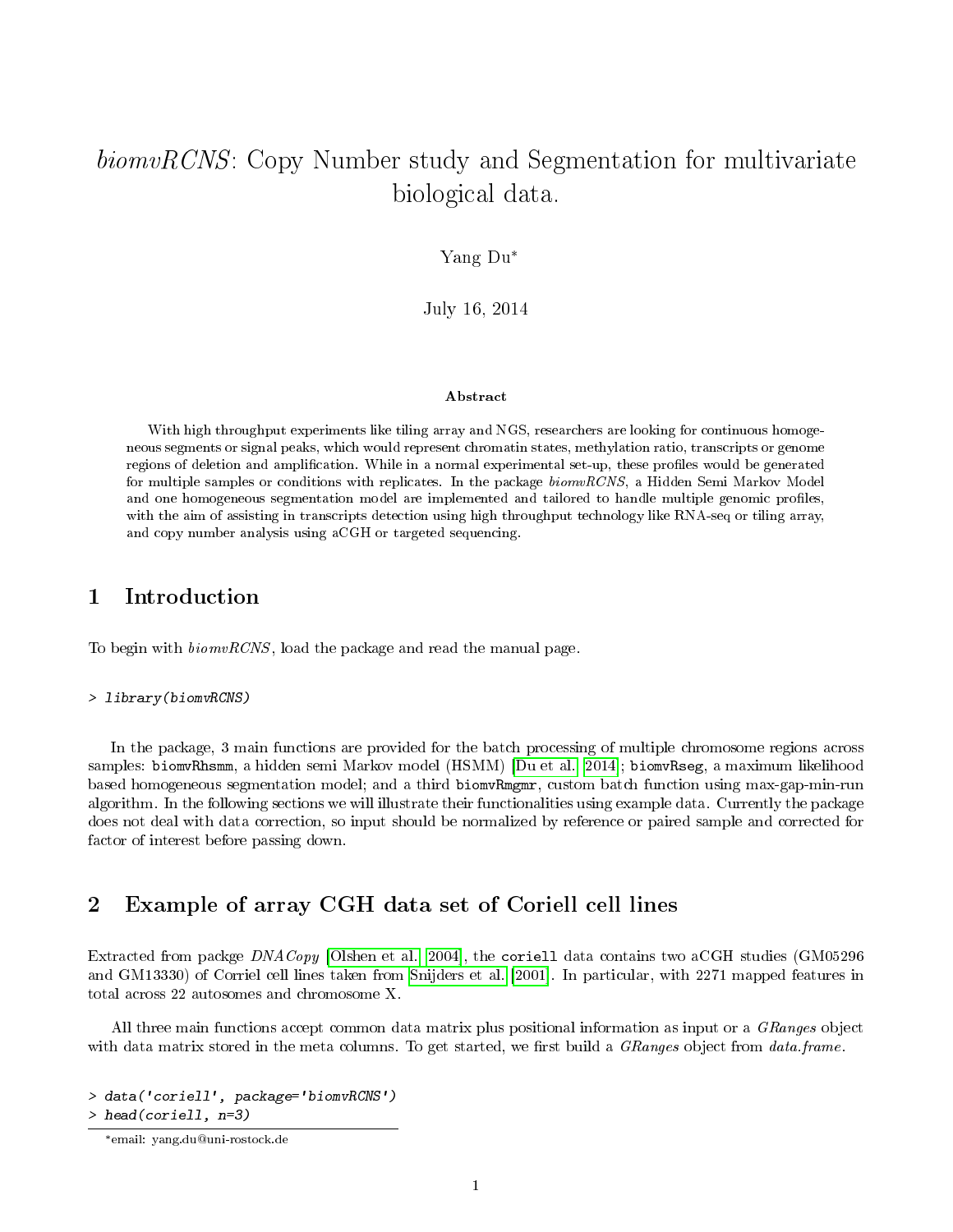```
Clone Chromosome Position Coriell.05296 Coriell.13330
1 GS1-232B23 1 1 0.000359 0.207470
2 RP11-82d16 1 469 0.008824 0.063076
3 RP11-62m23 1 2242 -0.000890 0.123881
> xgr<-GRanges(seqnames=coriell[,2],
+ IRanges(start=coriell[,3], width=1, names=coriell[,1]))
> values(xgr)<-DataFrame(coriell[,4:5], row.names=NULL)
> xgr<-sort(xgr)
> head(xgr, n=3)
GRanges object with 3 ranges and 2 metadata columns:
            seqnames ranges strand | Coriell.05296 Coriell.13330
               <Rle> <IRanges> <Rle> | <
<<rr/>
<mumeric> <<br/>numeric> <mumeric> <mumeric> <mumeric> <mumeric> <mumeric> <mumeric> <mumeric> <mumeric<mumeric<mumeric<mumeric<mumeric
 GS1-232B23 1 1 * 0.000359 0.207470
 RP11-82d16 1 469 * 0.008824 0.063076
 RP11-62m23 1 2242 * | -0.000890 0.123881
  -------
  seqinfo: 23 sequences from an unspecified genome; no seqlengths
```
Please be sure that the data is sorted with respect to their positions before feeding to the models.

#### 2.1 Genomic segmentation with Hidden-semi Markov model

First we use the hidden-semi Markov model with the batch function biomvRhsmm, which will sequentially process each chromosome identified by the *seqnames* (using dummy name when no *GRanges* supplied in x or xRange), thus for non-continuous regions on the same chromosome user should give different *sequames* to each part of the data. Within this package, there is one argument  $grp$ , for all main batch functions, which is used to assign data columns to groups according to the experimental design, say technical replicates or biological replicates. Sample columns within the same group could be treated simultaneously in the modelling process as well as iteratively. <sup>[1](#page-1-0)</sup> In this example, the two profiles are considered independent and not similar, thus been given different values in the  $qrp$ vector. Additionally there is a built-in automatic grouping method, given a valid clustering method *cluster.m* and  $grp$  set to NULL. By default, all data columns are assumed to be from the same group.

```
> rhsmm<-biomvRhsmm(x=xgr, maxbp=1E5, J=3, soj.type='gamma',
+ com.emis=T, emis.type='norm', prior.m='quantile', grp=c(1,2))
```
> show(rhsmm)

```
Object is of class: 'biomvRCNS'
List of parameters used in the model:
J, maxk, maxbp, maxgap, soj.type, emis.type, q.alpha, r.var, iterative, cMethod, maxit, tol,
grp, cluster.m, avg.m, prior.m, trim, na.rm, soj.par, emis.par
```

|                   | The segmented ranges:   |                                       |               |                                                        |  |                         |  |
|-------------------|-------------------------|---------------------------------------|---------------|--------------------------------------------------------|--|-------------------------|--|
|                   |                         |                                       |               | GRanges object with 102 ranges and 3 metadata columns: |  |                         |  |
|                   | segnames                |                                       | ranges strand | SAMPLE STATE                                           |  | AVG.                    |  |
|                   | $\langle$ Rle $\rangle$ | $\langle$ IRanges> $\langle$ Rle> $ $ |               | <rle> <rle></rle></rle>                                |  | $\langle$ Rle $\rangle$ |  |
| $\lceil 1 \rceil$ |                         | 1-108746                              |               | *   Coriell.05296 2                                    |  | 0.009122                |  |

<span id="page-1-0"></span><sup>&</sup>lt;sup>1</sup>Simultaneous treatment within group is currently available for emis.type equals 'mvnorm' or 'mvt' in biomvRhsmm, poolGrp=TRUE in biomvRmgmr and  $twoStep = FALSE$  in biomvRseg.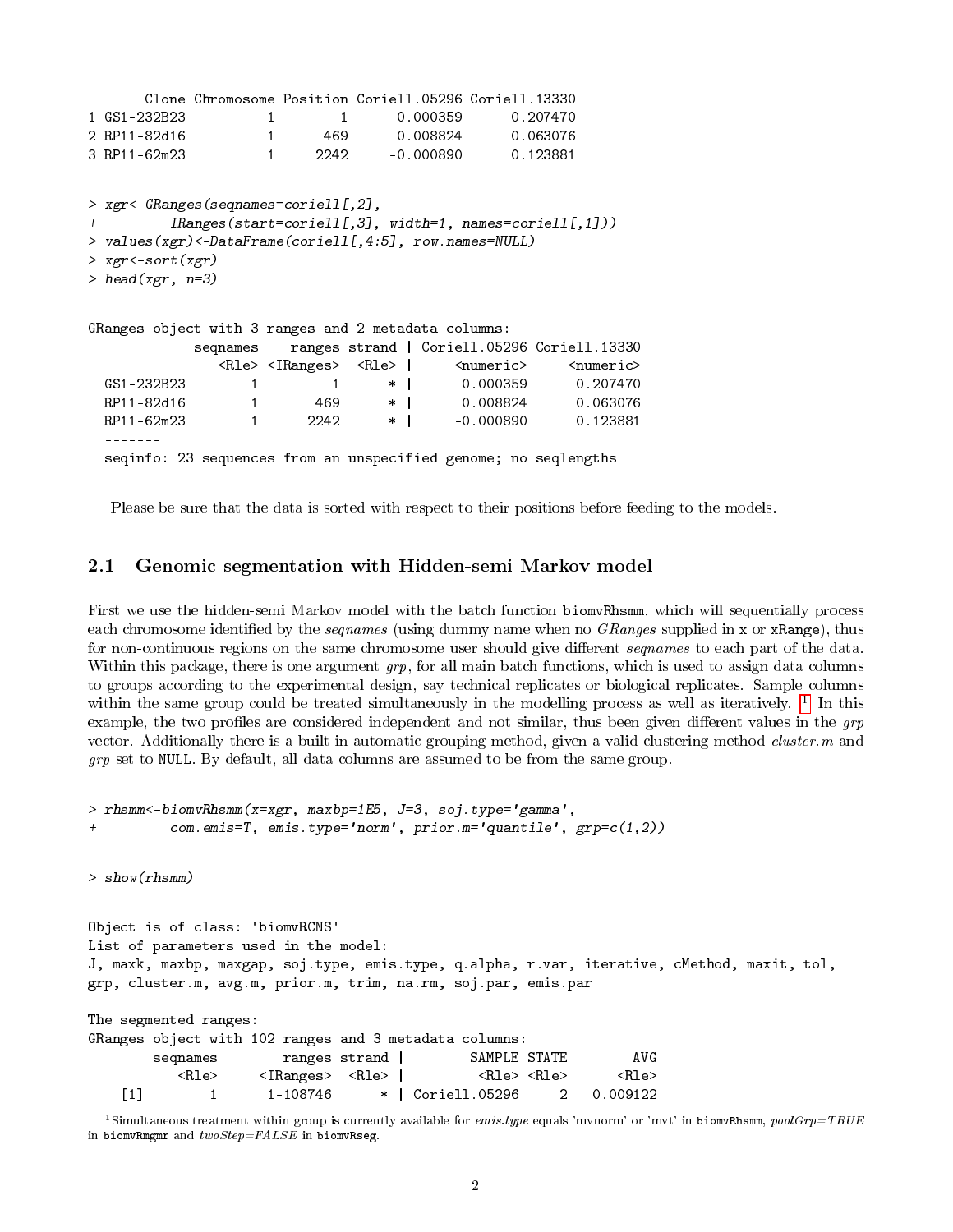| $\lceil 2 \rceil$   |          | 1 112204-218166  | $\ast$ | Coriell.05296 | 2              | 0.013827     |
|---------------------|----------|------------------|--------|---------------|----------------|--------------|
| $\lceil 3 \rceil$   |          | 110293           | $\ast$ | Coriell.05296 |                | $-0.07913$   |
| $\lceil 4 \rceil$   |          | 1 220439-240001  | $\ast$ | Coriell.05296 |                | 1 -0.0083905 |
| $\lceil 5 \rceil$   |          | 1-36207          | $\ast$ | Coriell.13330 | 3              | 0.087401     |
| $\cdots$            | $\cdots$ | $\cdots$         |        | $\cdots$      |                | $\cdots$     |
| [98]                | 22       | 20553-33001      |        | Coriell.13330 | 3              | 0.130433     |
| [99]                | 23       | 1-155001         | $\ast$ | Coriell.05296 | 3              | 0.676184     |
| [100]               | 23       | 1-98906          | $\ast$ | Coriell.13330 | $\overline{2}$ | $-0.05351$   |
| $\lceil 101 \rceil$ |          | 23 125572-155001 | $\ast$ | Coriell.13330 | 2              | $-0.01226$   |
| $\lceil 102 \rceil$ |          | 23 103194-122966 | $\ast$ | Coriell.13330 | 1              | $-0.10148$   |
|                     |          |                  |        |               |                |              |

seqinfo: 23 sequences from an unspecified genome; no seqlengths

In the above run, we limit the model complexity by setting the maxbp to  $1E5$ , which will restrict the maximum sojourn time to maxbp. J is the number of states in the HSMM model, this argument can be given explicitly or estimated from prior information provided in  $xAnno$ . Argument soj.type defines the type of sojourn distribution; with Gamma distributed sojourn, the neighbouring position will tend to have the same state, and transit to other states if far apart. In this way the sojourn distribution fully incorporate the positional information into the probabilistic framework.

Argument emis.type controls the distribution of emission probability, in this case the log2 ratio of aCGH data is considered to follow Normal distribution. The emission density could be estimated using all data or only data on the respective region or chromosome (identified by unique sequames), controlling via *com.emis.* In this case, the ratios cross chromosomes are directly comparable, thus com.emis was set to true. The prior of the emission parameters could be controlled by supplying q.alpha and r.var with prior. $m=$ 'quantile', or automatically determined through a clustering process with *prior*.  $m = 'cluster'.$ 

The function will then call C codes and estimate the most likely state sequence, with either cMethod='F-B' or cMethod='Viterbi'. The F-B method (default) uses a forward-backward algorithm described in [Guédon](#page-17-3) [\[2003\]](#page-17-3), which gives a smooth state sequence, whereas the Viterbi algorithm with  $\alpha Method='Viterbi'$  will use the state profile estimated by the forward-backward algorithm and rebuild the most likely state sequence. The parameter maxit controls the maximum iteration of the EM algorithm. When assessing aCGH data, the quantile method should be able to give a good estimation of the emission desity priors, one can also adjust q.alpha and r.var for better control over the mean-variance relationships in extreme states. SInce we are not training a prediction model, but trying to derive the most likely state sequence, one iteration of the EM procedure is sufficient.

The function returns an object of class *biomvRCNS*, in which the res slot is a *GRanges* object containing the summary of each estimated segments. There are three meta columns: column SAMPLE gives the column name of which sample this segment belongs to; column **STATE**, the estimated state for each segment, the lower state number represents state with lower mean value, thus in this example, a state of 1 could represent region of deletion and 3 for region of duplication, whereas state 2 could be considered copy neutral; column AVG, gives the segment average value, which could take the form of (trimmed) mean or median controlled by  $avg.m$ . The original input is also kept and returned in slot x with the estimated most likely state assignment and associated probability.

A plot method has been implemented for  $biomvRCNS$  object using package Gviz, by default the plot method tries to output graphics to multiple EPS/PDF files for each chromosome region and sample. Multiple samples could also be overlaid on the same image, by passing  $sampleInOne=TRUE$  in the plot method. Here we set  $to file = FALSEABLE$  to output graphics to the current device, and only show resulting graphics for chromosome 11 from sample Coriell.05296.

```
> obj<-biomvRGviz(exprgr=xgr[seqnames(xgr)=='11', 'Coriell.05296'],
          + seggr=rhsmm@res[mcols(rhsmm@res)[,'SAMPLE']=='Coriell.05296'], tofile=FALSE)
```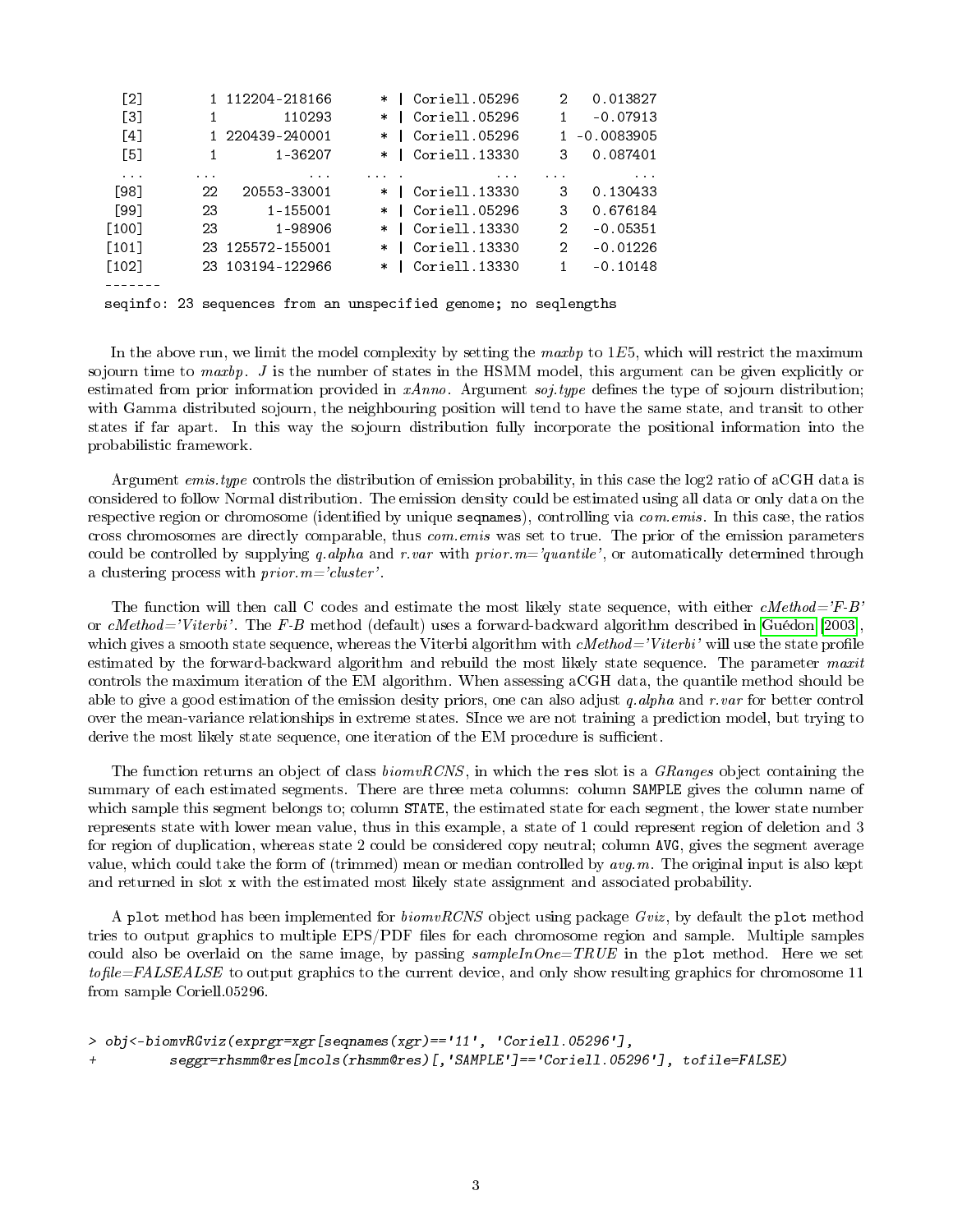

# **11:0−146000@Coriell.05296**

#### 2.2 Using other methods provided in the package

In this section, we use the other two batch functions to process the coriell data. First we use biomvRseg, in which a similar segmentation method like in the package *tillingArray* [\[Huber et al., 2006\]](#page-17-4) is implemented and extended to handle Poisson and Negative binomial distributed data. The function shares several argument with biomvRhsmm, like maxbp and grp. The maxseg gives the maximum number of segment per chromosome region, while the optimal number of segment per chromosome region is determined internally by assessing the likelihood with optional penalty terms, by default  $penalty = 'BIC'$  is used. Another option is to use modified Bayes information criterion penalty='mBIC' [\[Zhang and Siegmund, 2007\]](#page-17-5), as in the CBS algorithm used in  $DNAcopy$ . The function proceed in the following manner: assuming within each group sample columns exhibit similar patterns, and thus be processed simultaneously in the first step. By maximizing the likelihood the optimal number of segments is selected for each group. And in a second step if  $twoStep = TRUE$  or merging is necessary, the candidate segments produced in the first step are merged with respect to each sample, thus forcing sample columns in the same group to have a more unified segmentation result yet keeping it possible to have sample specific pattern.

> rseg<-biomvRseg(x=xgr, maxbp=4E4, maxseg=10, family='norm', grp=c(1,2))

> head(rseg@res)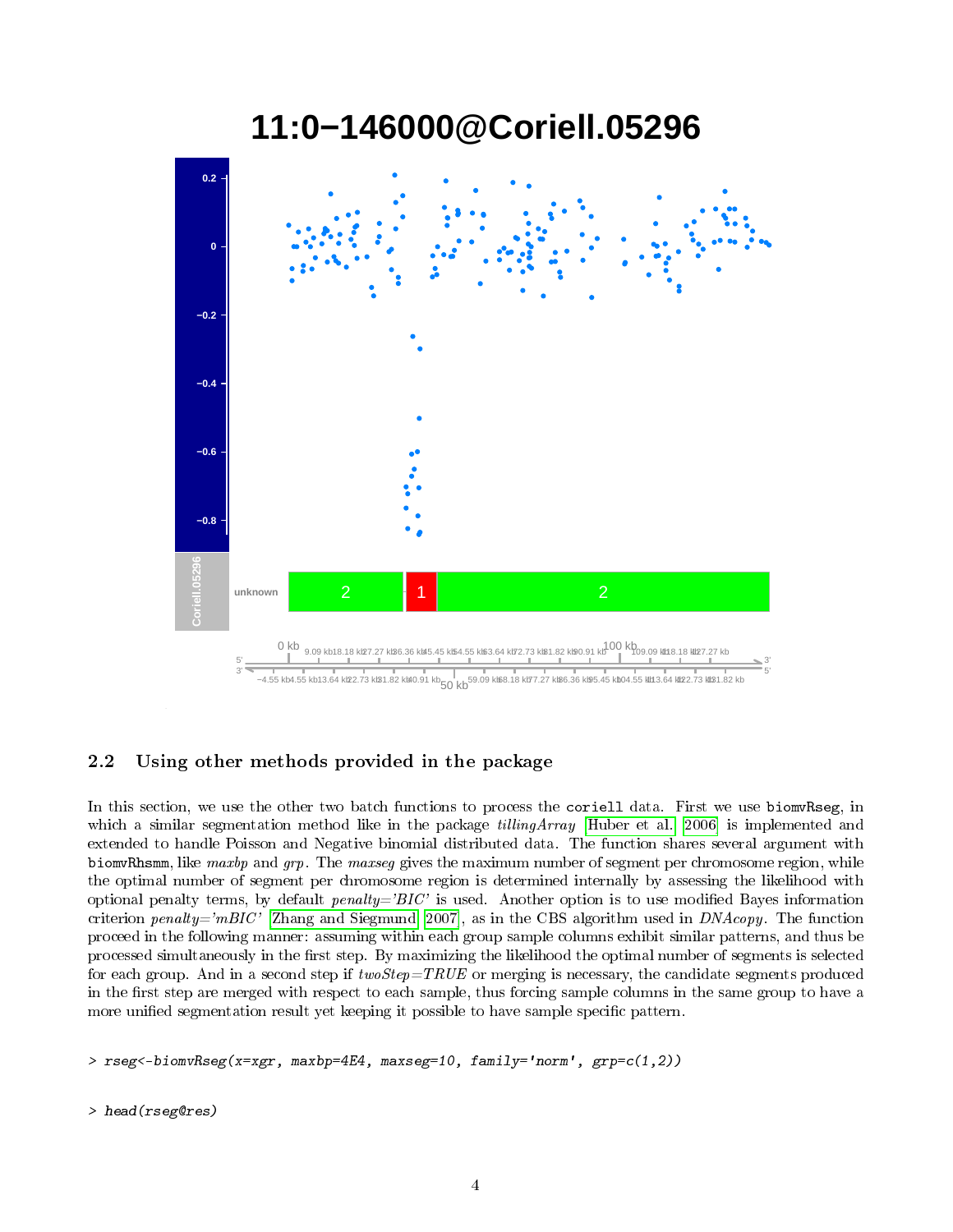|                   |              |                 |               | GRanges object with 6 ranges and 3 metadata columns:                                                  |     |              |
|-------------------|--------------|-----------------|---------------|-------------------------------------------------------------------------------------------------------|-----|--------------|
|                   | segnames     |                 | ranges strand | SAMPLE                                                                                                | AVG | <b>STATE</b> |
|                   | <rle></rle>  |                 |               | <iranges> <rle>   <character> <numeric> <character></character></numeric></character></rle></iranges> |     |              |
| $\left[1\right]$  |              | 1-35001         |               | $*$   Coriell.05296 0.0045915                                                                         |     | LOW          |
| $\lceil 2 \rceil$ | $\mathbf{1}$ | 35106-36207     |               | $*$   Coriell.05296 0.1335200                                                                         |     | HIGH         |
| $\left[3\right]$  | $\mathbf{1}$ | 37117-85833     |               | $*$   Coriell.05296 0.0129660                                                                         |     | HIGH         |
| $\lceil 4 \rceil$ |              | 87215-89493     |               | $*$   Coriell.05296 -0.1010400                                                                        |     | LOW          |
| $[5]$             |              | 1 91001-132148  |               | $*$   Coriell.05296 0.0066565                                                                         |     | LOW          |
| $\lceil 6 \rceil$ |              | 1 132171-136942 |               | *   Coriell.05296 0.1421530                                                                           |     | HIGH         |
|                   |              |                 |               |                                                                                                       |     |              |
|                   |              |                 |               | seqinfo: 23 sequences from an unspecified genome; no seqlengths                                       |     |              |

After the example run, the function returns a  $biomvRCNS$  object, containing similar information as the previous biomvRhsmm run, except that the  $STATE$  column now only have a binary state value of either "HIGH" or "LOW", which is simply graded as 'HIGH' if the segment average is higher than the grand average of the whole region, and 'LOW' otherwise.

It is also possible to use the simple max-gap-min-run algorithm to segment aCGH profiles, by calling biomvRmgmr. But due to the binary nature of the algorithm, one have to run twice in order to get both extremely high and low segments, then combine the resulting GRanges manually.

```
> rmgmrh <-biomvRmgmr(xgr, q=0.9, high=T, maxgap=1000, minrun=2500, grp=c(1,2))
> rmgmr1<-biomvRmgmr(xgr, q=0.1, high=F, maxgap=1000, minrun=2500, grp=c(1,2))
> res<-c(rmgmrh@res, rmgmrl@res)
```
#### 3 Example of transcript detection with RNA-seq data from ENCODE

The data contains gene expressions and transcript annotations in the region of the human TP53 gene (chr17:7,560,001- 7,610,000 from the Human February 2009 (GRCh37/hg19) genome assembly), which is part of the long RNA-seq data generated by ENCODE [\[Consortium, 2004\]](#page-17-6) /Cold Spring Harbor Lab, containing 2 cell types (GM12878 and K562) with 2 replicates each. The libraries were sequenced on the Illumina GAIIx platform as paired-ends for 76 or 101 cycles for each read. The average depth of sequencing was 200 million reads (100 million paired-ends). The data were mapped against hg19 using Spliced Transcript Alignment and Reconstruction (STAR).

To generate local read counts, alignment files were pulled from UCSC [\(http://hgdownload.cse.ucsc.edu/](http://hgdownload.cse.ucsc.edu/goldenPath/hg19/encodeDCC/wgEncodeCshlLongRnaSeq/) [goldenPath/hg19/encodeDCC/wgEncodeCshlLongRnaSeq/\)](http://hgdownload.cse.ucsc.edu/goldenPath/hg19/encodeDCC/wgEncodeCshlLongRnaSeq/) using package Rsamtools. And subsequently reads were counted in each non-overlapping unit sized window for the region (chr17:7,560,001-7,610,000). In the pre-compiled data encodeTP53 , a window size of 25bp was used with the chunk of code below.

```
> winsize<-25
> cgr<-GRanges("chr17", strand='-',
         IRanges(start=seq(7560001, 7610000, winsize), width =winsize))
> bf<-system.file("extdata", "encodeFiles.txt", package = "biomvRCNS")
> bamfiles<-read.table(bf, header=T, stringsAsFactors=F)
> library(Rsamtools)
> which<-GRanges("chr17", IRanges(7560001, 7610000))
> param<-ScanBamParam(which=which, what=scanBamWhat())
> for(i in seq_len(nrow(bamfiles))){
+ frd<-scanBam(bamfiles[i,1], param=param)
+ frdgr<-GRanges("chr17", strand=frd[[1]]$strand,
+ IRanges(start=frd[[1]]$pos , end = frd[[1]]$pos+frd[[1]]$qwidth-1))
         mcols(cgr) <-DataFrame(mcols(cgr), DOC=countOverlaps(cgr, frdgr))
+ }
```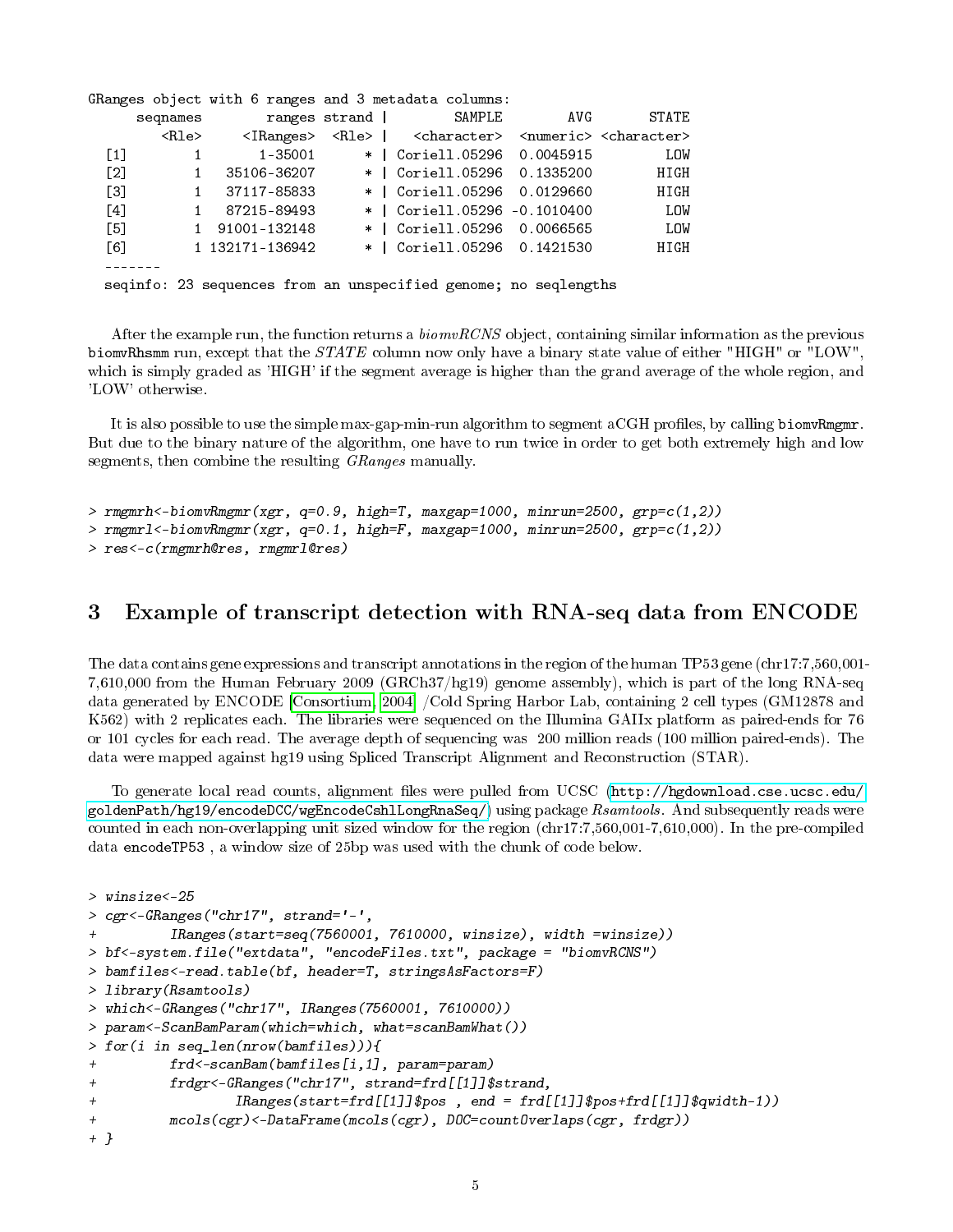Alternatively one can also operate on base pair resolution, in which case a Rle object should be preferred to store the count data for lower memory footprint and better efficiency. Also to speed things up, one could set  $useMC=T$  to enable parallel processing of multiple sequames, the number of parallel process could be set by *options*( $mc.cores=n$ ).

```
> cgr<-GRanges("chr17", strand='-',
+ IRanges(seq(7560001, 7610000), width=1))
> bf<-system.file("extdata", "encodeFiles.txt", package = "biomvRCNS")
> bamfiles<-read.table(bf, header=T, stringsAsFactors=F)
> library(Rsamtools)
> which<-GRanges("chr17", IRanges(7560001, 7610000))
> param<-ScanBamParam(which=which, flag=scanBamFlag(isMinusStrand=TRUE))
> for(i in seq_len(nrow(bamfiles))){
+ cod<-coverage(BamFile(bamfiles[i,1]), param=param)[['chr17']][7560001:7610000]
+ mcols(cgr)<-DataFrame(mcols(cgr), DOC=cod)
+ }
```
The pre-compiled data encodeTP53 also includes the regional annotation of TP53 RNAs isoforms, gmgr, which were derived from the ENCODE Gene Annotations (GENCODE), [http://hgdownload.cse.ucsc.edu/goldenPath/](http://hgdownload.cse.ucsc.edu/goldenPath/hg19/encodeDCC/wgEncodeGencodeV4/wgEncodeGencodeManualV4.gtf.gz)) [hg19/encodeDCC/wgEncodeGencodeV4/wgEncodeGencodeManualV4.gtf.gz\)](http://hgdownload.cse.ucsc.edu/goldenPath/hg19/encodeDCC/wgEncodeGencodeV4/wgEncodeGencodeManualV4.gtf.gz)) , and subset to only isoforms of TP53 gene and neighboring genes in the region. The annotation object gmgr could be rebuilt with the following lines using the included file under extdata. The additional file 'gmodTP53.gff' can also be directly imported as GRanges using rtracklayer .

```
> af<-system.file("extdata", "gmodTP53.gff", package = "biomvRCNS")
> gtfsub<-read.table(af, fill=T, stringsAsFactors=F)
> gmgr<-GRanges("chr17", IRanges(start=gtfsub[, 4], end=gtfsub[, 5],
         names=gtfsub[, 13]), strand=gtfsub[, 7], TYPE=gtfsub[, 3])
```
We first load the encodeTP53 data, poll the read counts for each cell type and add 1 to the base count to increase stability.

```
> data(encodeTP53)
> cgr<-encodeTP53$cgr
> gmgr<-encodeTP53$gmgr
> mcols(cgr)<-DataFrame(
         Gm12878=1+rowSums(as.matrix(mcols(cgr)[,1:2])),
+ K562=1+rowSums(as.matrix(mcols(cgr)[,3:4])) )
```
For count data from sequencing, the *emis.type* could be set to either 'pois' or 'nbinom', though 'pois' is preferred for sharp boundary detection. For the sojourn settings, instead of using the uninformative flat prior, we here use estimates from other data source as a prior. We load the TxDb.Hsapiens.UCSC.hg19.knownGene known gene database, and pass the TxDb object to  $xAnno$ . Then internally sojourn parameters and state number J will be estimated from  $xAnno$  by calling function sojournAnno. When given a  $TxDb$  object to  $xAnno$ , state number would be set to 3 and each represents 'intergenic', 'intron' and 'exon'. One can also supply a named *list* object with initial values for parameters of distribution specified by  $soj.type$ . For emission, since the highly dispersed nature of count data, we set the prior for emission mean to be more extreme, with  $q$  alpha=0.01.

```
> library(TxDb.Hsapiens.UCSC.hg19.knownGene)
```

```
> txdb<-TxDb.Hsapiens.UCSC.hg19.knownGene
```

```
> rhsmm<-biomvRhsmm(x=cgr, xAnno=txdb, maxbp=1E3, soj.type='gamma',
```

```
emis.type='pois', prior.m='quantile', q.alpha=0.01)
```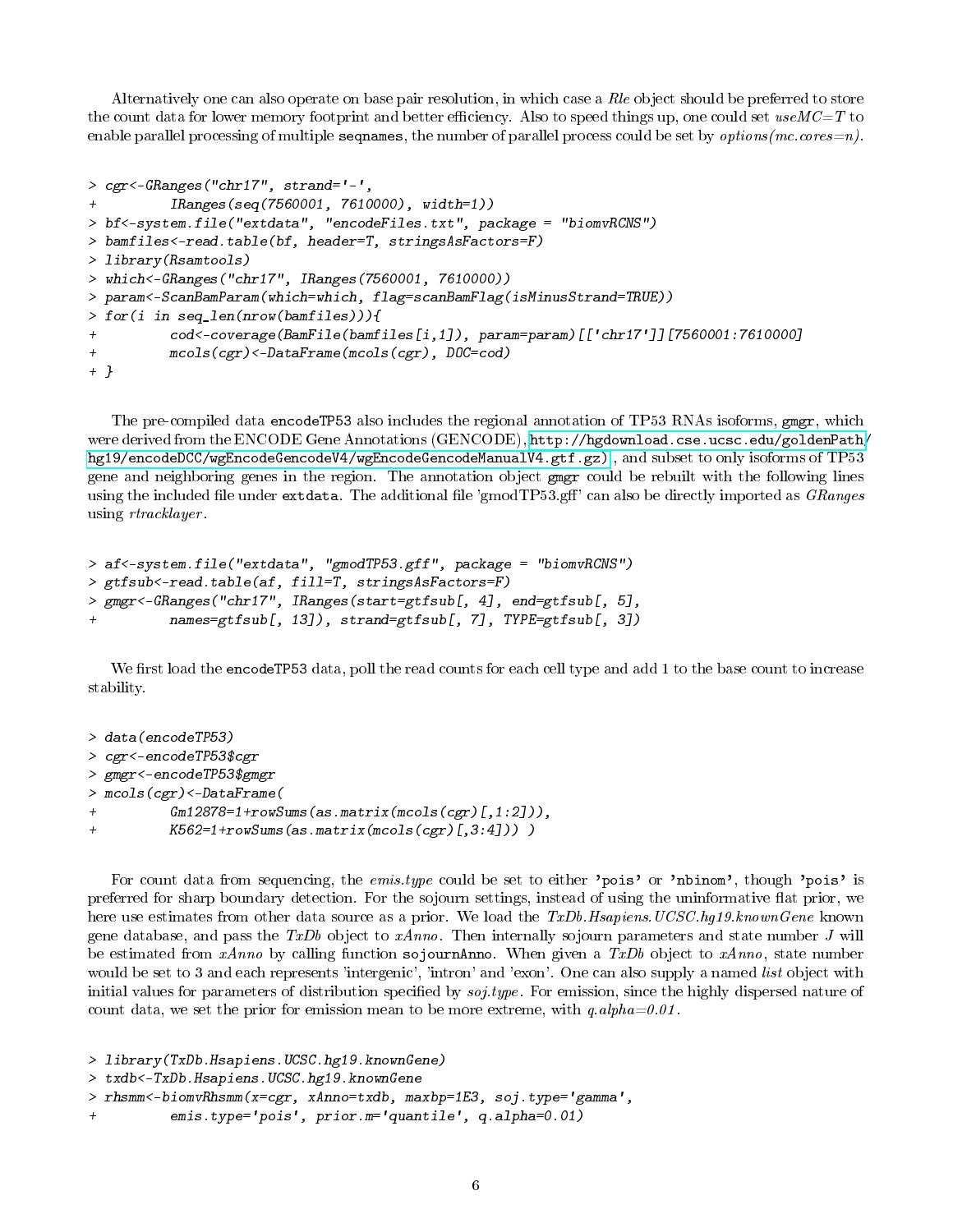As in the ENCODE guide [\[Consortium, 2011\]](#page-17-7), the study identied the p53 isoform observed in K562 cells has a longer 3'UTR than the isoform seen in the GM12878 cell line. So here we plot our model estimates and consider the third state, namely 'exon', to represent detected transcripts. And the HSMM model clearly picked up the extra transcripts of the K562 cell line at the 3'UTR.

```
> rhsmm@res[mcols(rhsmm@res)[,'STATE']=='exon']
```

```
GRanges object with 52 ranges and 3 metadata columns:
     seqnames ranges strand | SAMPLE STATE AVG
       <Rle> <IRanges> <Rle> | <Rle> <Rle> <Rle>
  [1] chr17 7571801-7572125 - | Gm12878 exon 312
  [2] chr17 7572251-7572350 - | Gm12878 exon 96
  [3] chr17 7572426-7572550 - | Gm12878 exon 61
  [4] chr17 7572601-7572625 - | Gm12878 exon 60
  [5] chr17 7572851-7573050 - | Gm12878 exon 127
  ... ... ... ... . ... ... ...
 [48] chr17 7588951-7589400 - | K562 exon 20
 [49] chr17 7589426-7589525 - | K562 exon 6
 [50] chr17 7589676-7589825 - | K562 exon 9
 [51] chr17 7590701-7590800 - | K562 exon 14.5
 [52] chr17 7592026-7592050 - | K562 exon 6
 -------
```
seqinfo: 1 sequence from an unspecified genome; no seqlengths

> g<-mcols(rhsmm@res)[,'STATE']=='exon' & mcols(rhsmm@res)[,'SAMPLE']=='Gm12878'

- > obj<-biomvRGviz(exprgr=cgr[,'Gm12878'], gmgr=gmgr,
- + seggr=rhsmm@res[g], plotstrand='-', regionID='TP53', tofile=FALSE)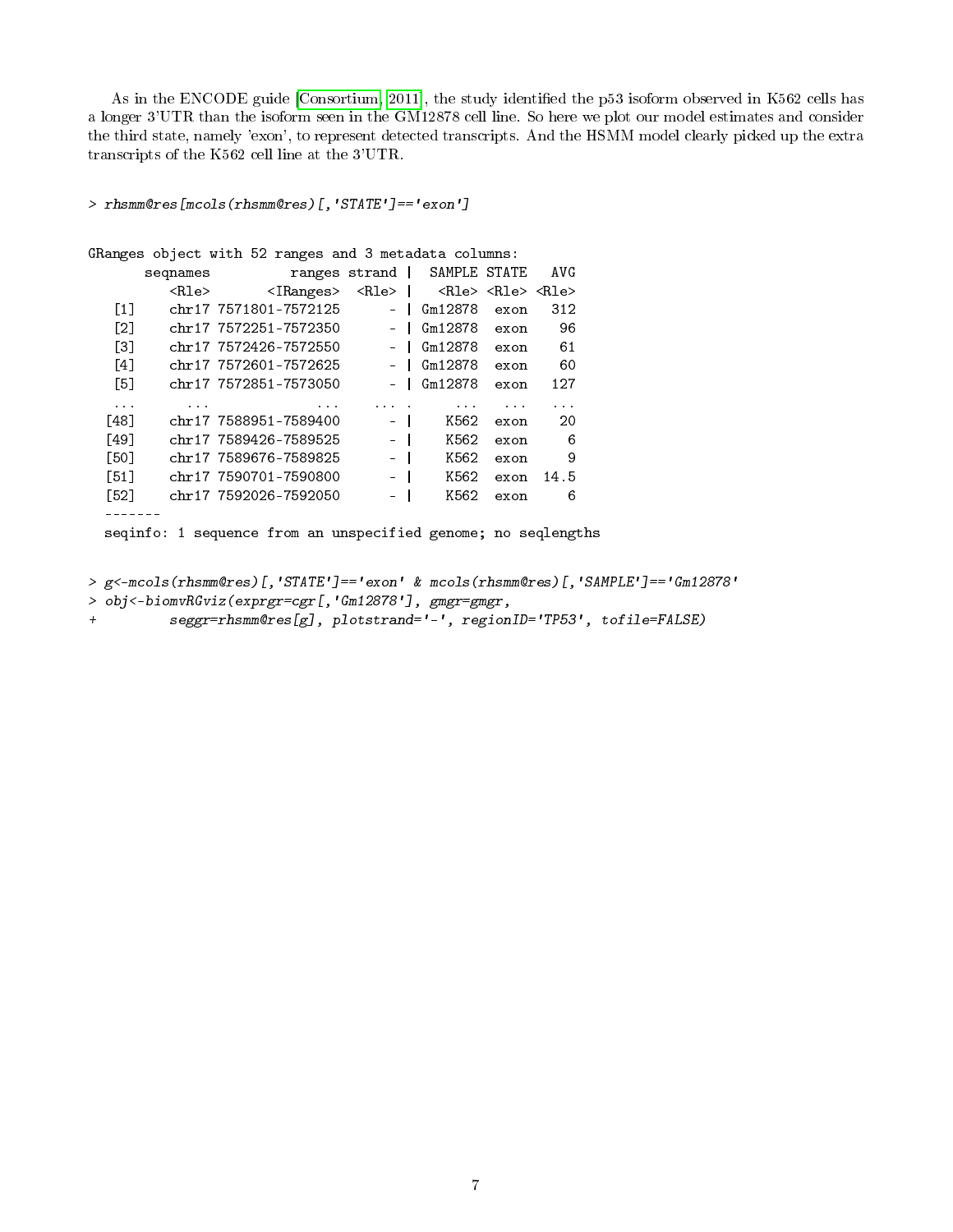

# **TP53@chr17:7560000−7610000@Gm12878**

> k<-mcols(rhsmm@res)[,'STATE']=='exon' & mcols(rhsmm@res)[,'SAMPLE']=='K562'

- > obj<-biomvRGviz(exprgr=cgr[,'K562'], gmgr=gmgr,
- + seggr=rhsmm@res[k], plotstrand='-', regionID='TP53', tofile=FALSE)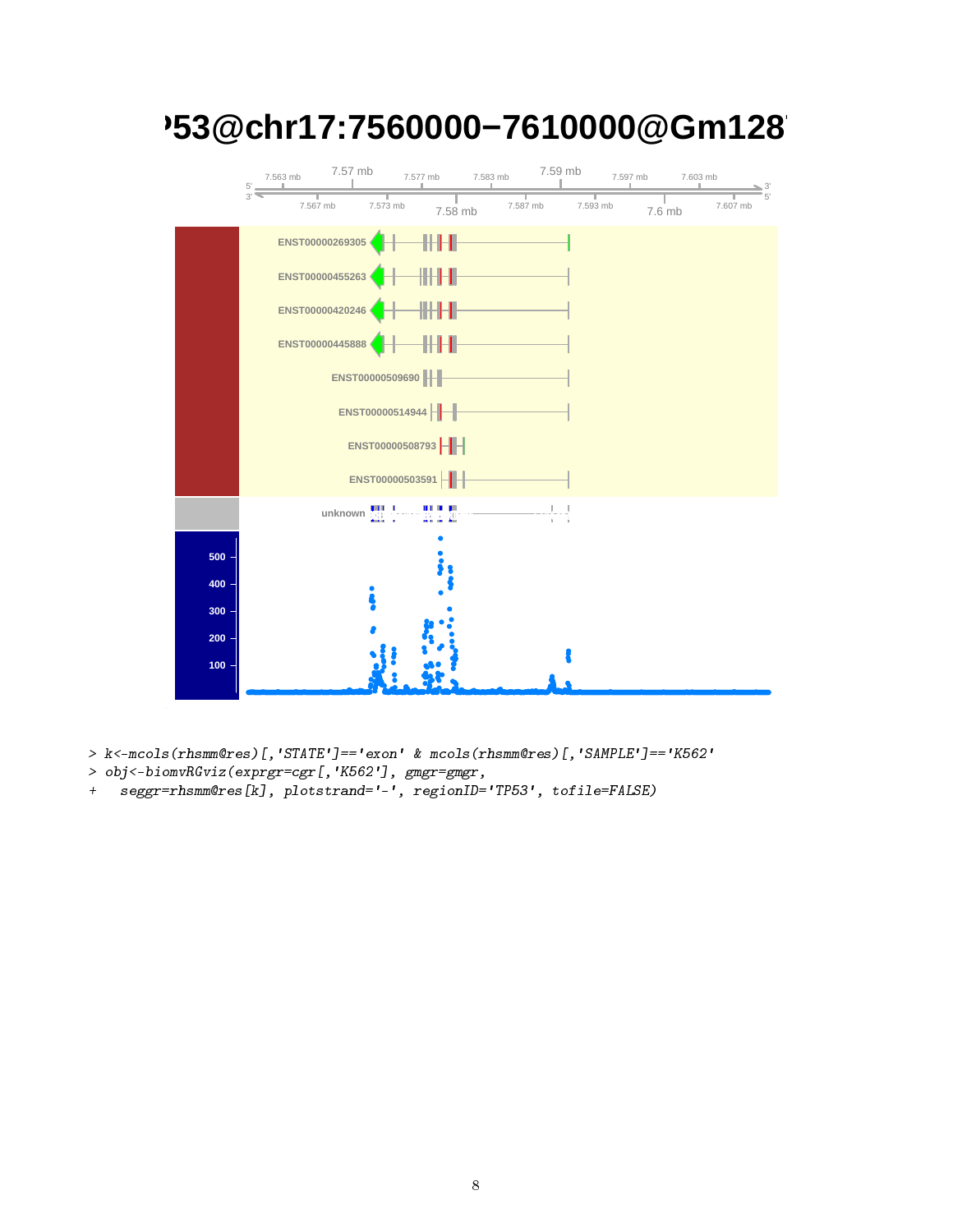

# **TP53@chr17:7560000−7610000@K562**

Now we can locate those novel detected fragments in K562 cell line comparing to the annotation and those detected in Gm12878 cell line. One can then follow up those findings either by gene structure prediction using local nucleotides composition or by experimental validation.

```
> nK2gm<-queryHits(findOverlaps(rhsmm@res[k], gmgr))
```
> nK2G<-queryHits(findOverlaps(rhsmm@res[k], rhsmm@res[g]))

```
> rhsmm@res[k][setdiff(seq_len(sum(k)), unique(c(nK2G, nK2gm)))]
```

```
GRanges object with 19 ranges and 3 metadata columns:
      sequames ranges strand | SAMPLE STATE AVG
```

|               |                                     |          | and the state of the state |             | ranger borana               | podtramop   |                    |
|---------------|-------------------------------------|----------|----------------------------|-------------|-----------------------------|-------------|--------------------|
|               | <rle> <rle> <rle></rle></rle></rle> |          |                            | $<$ Rle $>$ | $\langle$ IRanges $\rangle$ | <rle></rle> |                    |
| 9             | exon                                | K562     |                            | $\sim$      | chr17 7569151-7569225       |             | $\lceil 1 \rceil$  |
| 15            | exon                                | K562     |                            |             | chr17 7569651-7569925       |             | $\lceil 2 \rceil$  |
| 16            | exon                                | K562     |                            |             | chr17 7570301-7570550       |             | Г31                |
| 10            | exon                                | K562     |                            | ÷.          | chr17 7570751-7570850       |             | $\lceil 4 \rceil$  |
| 8             | exon                                | K562     |                            |             | chr17 7570901-7571000       |             | [5]                |
| $\sim$ $\sim$ |                                     | $\cdots$ |                            |             | $\cdots$                    | $\cdots$    | $\cdots$           |
| 8             | exon                                | K562     |                            |             | chr17 7587201-7587225       |             | [15]               |
| 6             | exon                                | K562     |                            |             | chr17 7588826-7588850       |             | $\lceil 16 \rceil$ |
| 6             | exon                                | K562     |                            | ÷.          | chr17 7589426-7589525       |             | [17]               |
| 9             | exon                                | K562     |                            |             | chr17 7589676-7589825       |             | $\lceil 18 \rceil$ |
|               |                                     |          |                            |             |                             |             |                    |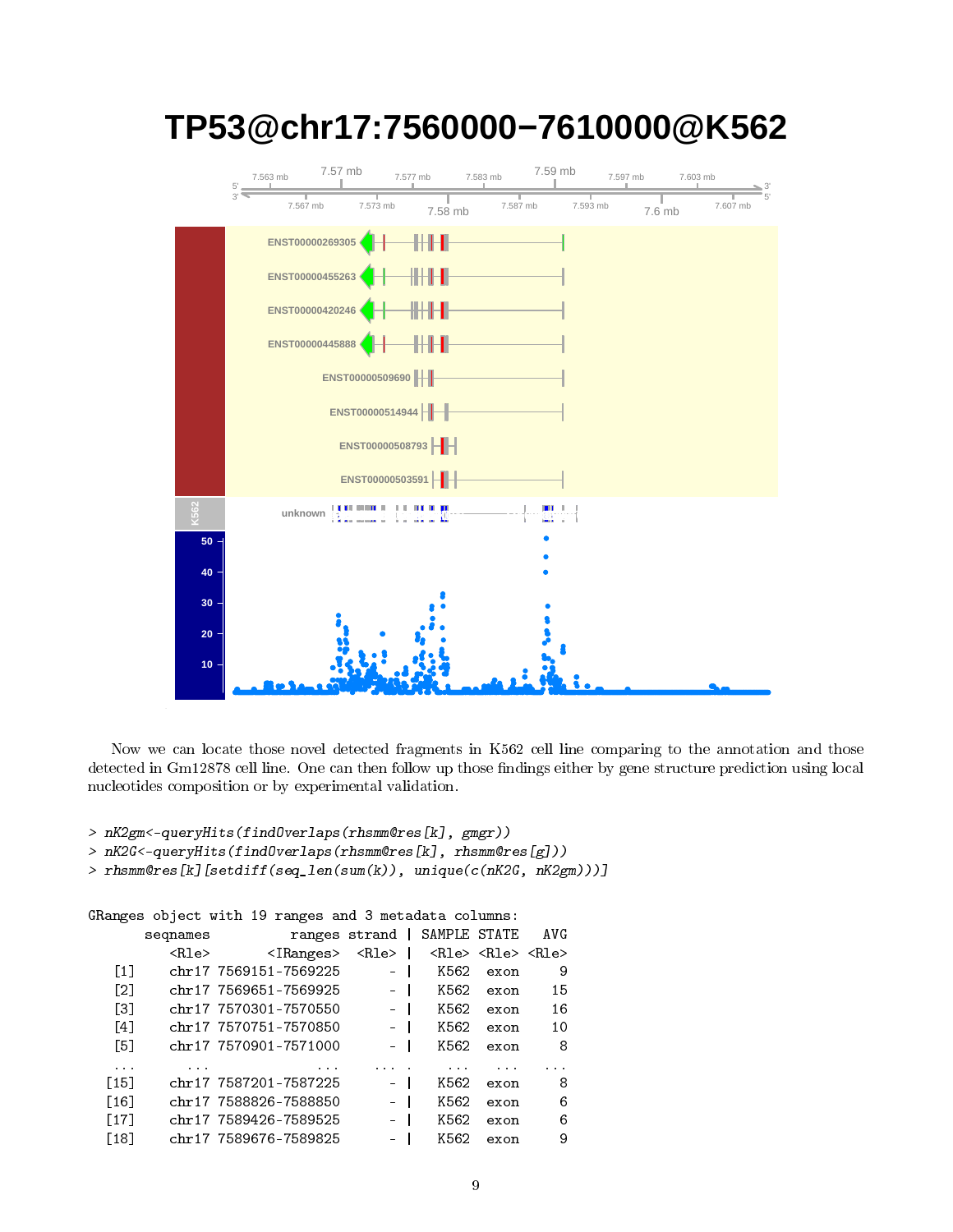[19] chr17 7592026-7592050 - | K562 exon 6 ------ seqinfo: 1 sequence from an unspecified genome; no seqlengths

The other 2 batch functions could also be similarly applied here.

> rseg<-biomvRseg(x=cgr, maxbp=1E3, maxseg=20, family='pois') > rmgmr<-biomvRmgmr(x=cgr, q=0.99, maxgap=50, minrun=100)

#### 4 Example of differentially methylated region (DMR) detection

As an example, we include a toy dataset extracted from  $BiSeq$  [\[Hebestreit et al., 2013\]](#page-17-8), which is a small subset of a published study [\[Schoofs et al., 2013\]](#page-17-9), comprising intermediate dierential methylation results prior to DMR detection. We first load the variosm data, the data contains a  $GRanges$  object variosm with two meta columns: 'meth.diff', methylation difference between the two sample groups; 'p.val', significance level from the Wald test. What we will show here latter could be applied on other pipelines as well, using similar data input.

```
> data(variosm)
> head(variosm, n=3)
GRanges object with 3 ranges and 2 metadata columns:
     seqnames ranges strand | meth.diff p.val
        <Rle> <IRanges> <Rle> | <numeric> <numeric>
 [1] chr1 872335 * | 0.0889115 0.001131765
 [2] chr1 872369 * | 0.0970307 0.000767803
 [3] chr1 872370 * | 0.0965589 0.000834745
  -------
 seqinfo: 2 sequences from an unspecified genome; no seqlengths
```
In the  $BiSeq$  work-flow, they use an approach similar to the max-gap-min-run algorithm to define the DMR boundaries, by prior filtering and comparing the differential test statistics with a user specified significance level in the candidate regions. The positional information of methylation sites is taking into account by locating and testing highly correlated cluster regions in the filtering process.

We now use the biomvRhsmm model to detect DMR, since there are mainly two types of measurement associated with differential methylation studies like we have here, one is the difference in the methylation ratio and the other one is the significance level from differential test. The methylation difference gives information about the directionality of the change as well as the size, and the significance level gives the confidence in claiming differential events.

So here we utilize both information for the DMR detection. We implicitly ask the model to give 3 states, since J is default to 3, in which case the three states may each represent hypomethylated regions, undefined null regions, and hypermethylated regions respectively when modelling meth.diff; While modelling significance level these states would represent highly confident regions, lowly confident regions or  $/$  and null results. For both scenarios, we are more interested in extreme states where we have consistent differences and low P-values. However the distribution of p.val and meth.diff are both highly asymmetric, we thus enable the cluster mode for emission prior initialization by setting  $prior.m='cluster'$ . And due to the non-uniformly located CpG sites, one may split inter-spreading long segments with parameter  $maxgap=100$ .

```
> rhsmm<-biomvRhsmm(x=variosm, maxbp=100, prior.m='cluster', maxgap=100)
```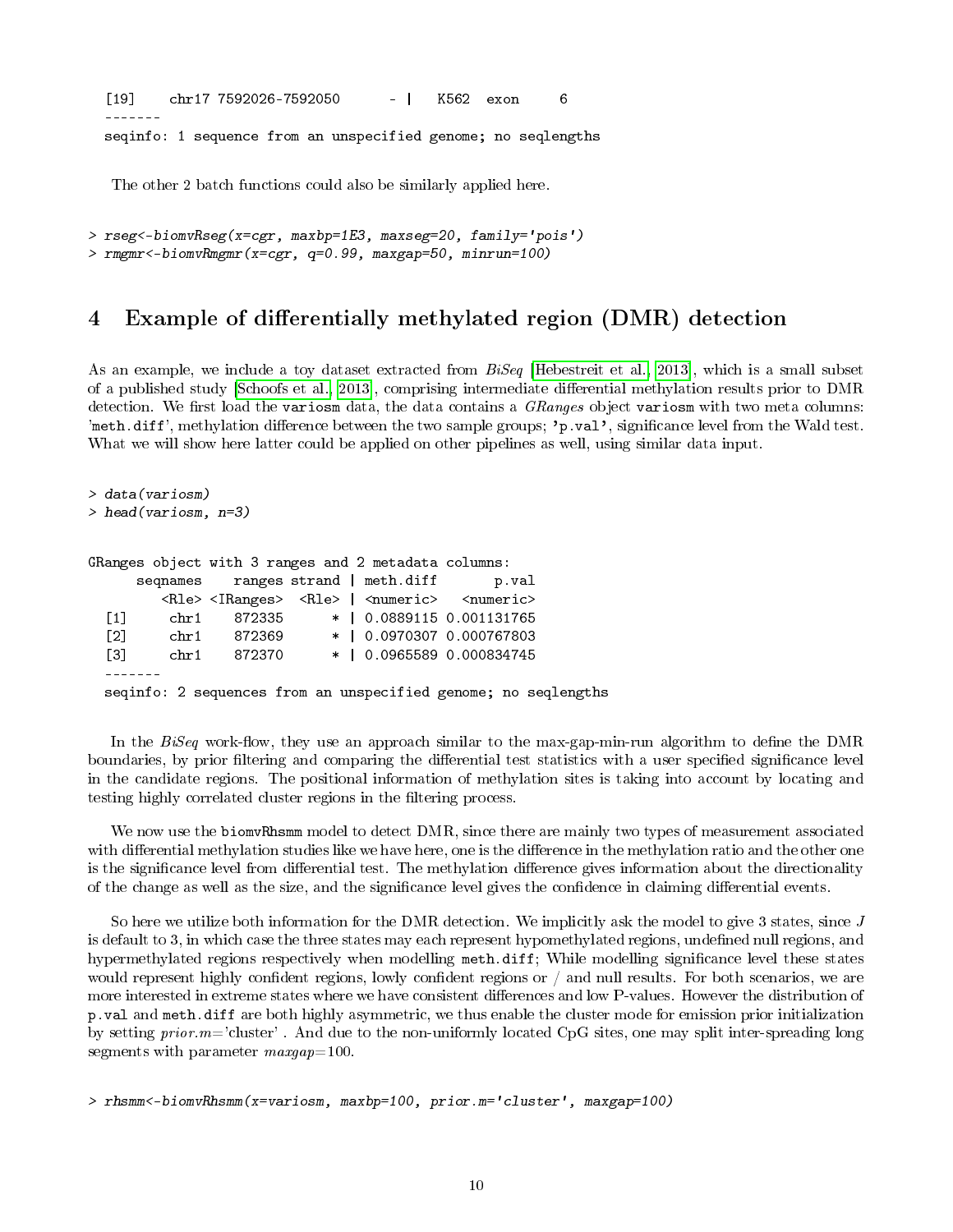```
> hiDiffgr<-rhsmm@res[mcols(rhsmm@res)[,'STATE']!=2
+ & mcols(rhsmm@res)[,'SAMPLE']=='meth.diff']
> dirNo<-mcols(hiDiffgr)[,'STATE']=='1' & mcols(hiDiffgr)[,'AVG']>0 |
+ mcols(hiDiffgr)[,'STATE']=='3' & mcols(hiDiffgr)[,'AVG']<0
> hiDiffgr<- hiDiffgr[!dirNo]
> loPgr<-rhsmm@res[mcols(rhsmm@res)[,'STATE']==1
+ & mcols(rhsmm@res)[,'SAMPLE']=='p.val']
> DMRs<-reduce(intersect(hiDiffgr, loPgr), min.gapwidth=100)
> idx<-findOverlaps(variosm, DMRs, type='within')
> mcols(DMRs)<-DataFrame(cbind(TYPE='DMR', aggregate(as.data.frame(mcols(variosm[queryHits(idx)])),
+ by=list(DMR=subjectHits(idx)), FUN=median)[,-1]))
> names(DMRs)<-paste0('DMRs', seq_along(DMRs))
> DMRs
GRanges object with 5 ranges and 3 metadata columns:
       seqnames ranges strand | TYPE meth.diff p.val
         <Rle> <IRanges> <Rle> | <character> <numeric> <numeric>
 DMRs1 chr1 875227-875470 * | DMR 0.3194742 6.67719e-06
 DMRs2 chr1 876807-876958 * | DMR -0.0610822 6.50033e-02
 DMRs3 chr1 877684-877738 * | DMR -0.0612301 2.84464e-02
 DMRs4 chr2 46126-46280 * | DMR 0.4100852 1.81853e-07
 DMRs5 chr2 46389-46558 * | DMR 0.4482317 1.89082e-06
 -------
```
seqinfo: 2 sequences from an unspecified genome; no seqlengths

After the model fitting, by intersecting regions with extreme meth.diff and regions with low p.val, we can locate those detected DMRs, returned with their average meth.diff and p.val. Comparing to the regions detected in the BiSeq vignette, the two sets of regions are largely similar except for two regions: (chr1:872335,872386), which in our case the meth.diff has not been considered high enough due to the highly asymmetric distribution of 'meth.diff'; another region (chr2:46915,46937) resides in the tail of chromosome 2 with low density of methylation sites, which has been sorted to the intermediate states due to the lack of support from both the emission level and the sojourn time. However it is worth mentioning that due to the filtering applied in their work-flow, they built wider regions out of a smaller set of more significant sites; while in our case, the regions are more refined and especially we identified two hypomethylated regions.

> plot(rhsmm, gmgr=DMRs, tofile=FALSE)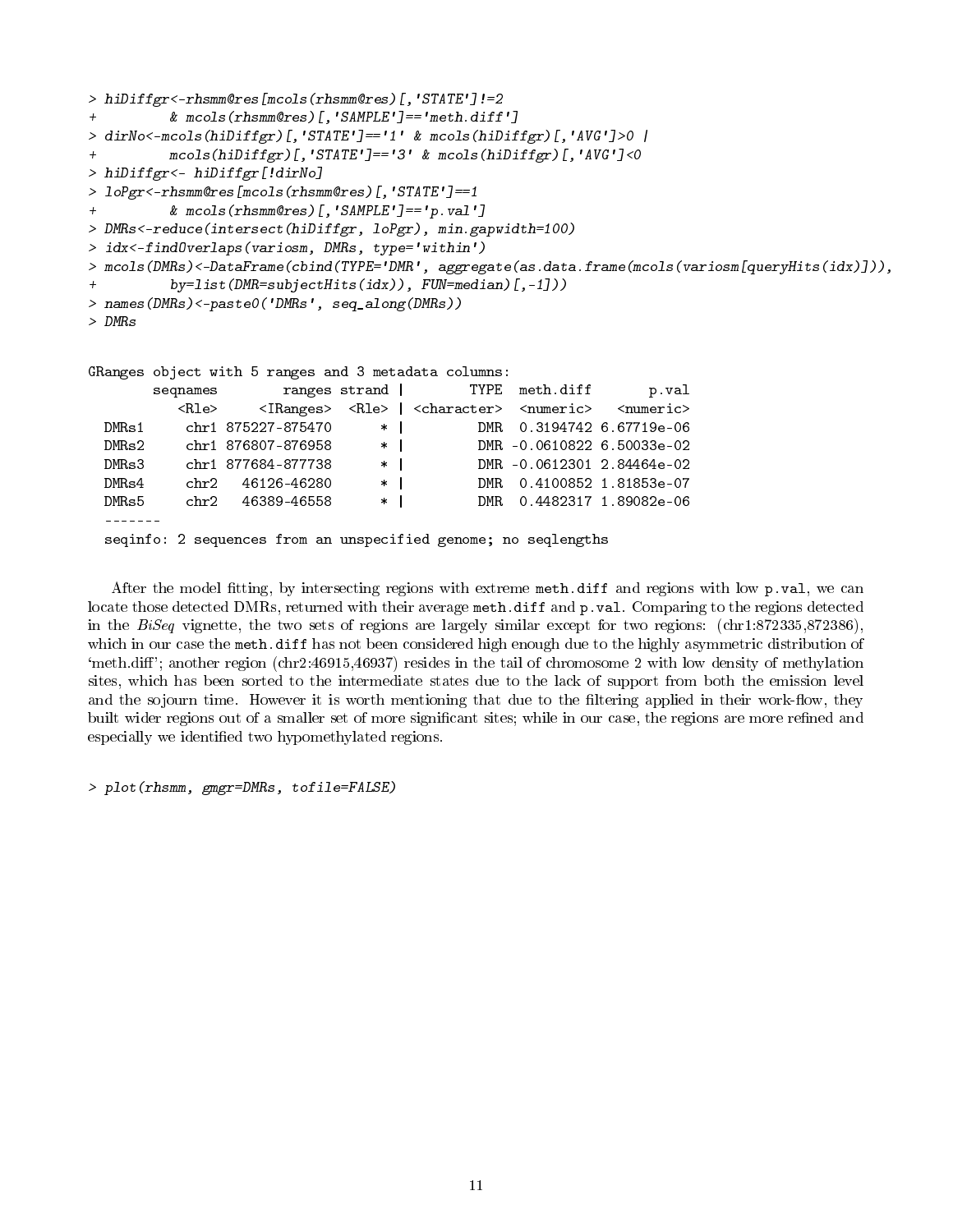## **chr1:872000−878000@meth.diff&p.val**



Other than the iterative fitting of individual models for the two profiles, it is also possible to take advantage of the multivariate nature of the data. Since in this case we are interested in locating regions show high difference in the methylation level, while also achieving high significance in the statistical test. To better capture the covariance structure of possible combination of the two profiles, we use the multivariate Normal for the emission and raise the number of state to a relatively high number, for example 6. Also we enable the 'com. emis' mode to learn from the whole data rather than individual chromosome. After the model fitting, we inspect the estimated segment profile produced by the plot method. We could see that segments labelled with state '6' could be consider as the most significant DMRs, which show high meth.diff and with very low p.val, while state '5' could be considered as potential candidates for DMRs with relatively lower confidence. After the model fitting, one can also access the fitted emission and sojourn parameters. One can see from the emission parameter and also from the figure, the state 1 could be potentially linked to hypomethylated regions, where the methylation difference average is under 0 yet with relatively low p.val.

```
> rhsmm<-biomvRhsmm(x=variosm, J=6, maxbp=100, emis.type='mvnorm',
+ prior.m='cluster', maxgap=100, com.emis=T)
```

```
> plot(rhsmm, tofile=FALSE)
```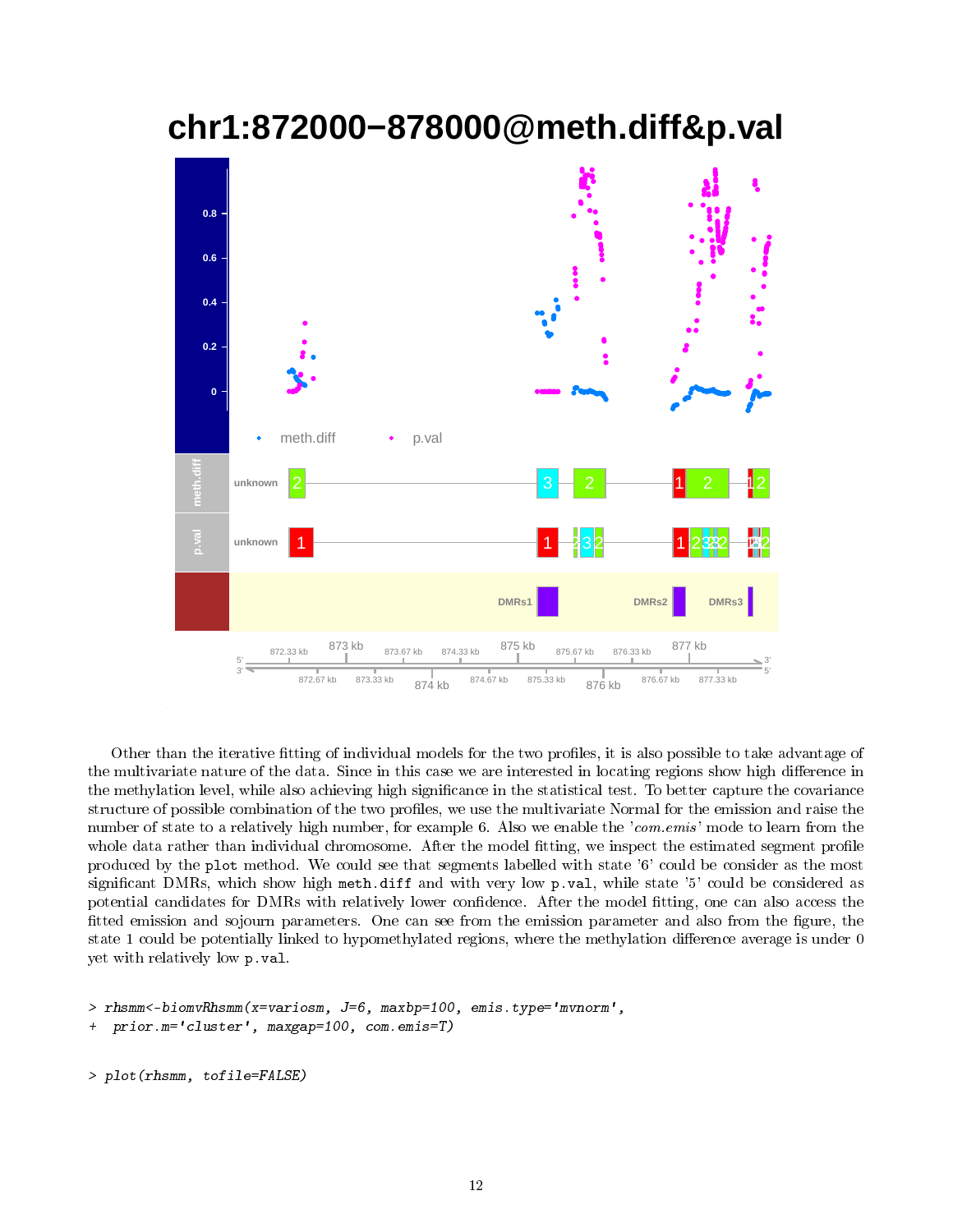## **chr1:872000−878000@meth.diff&p.val**



> DMRs<-reduce(rhsmm@res[mcols(rhsmm@res)[,'STATE']=='6'], min.gapwidth=100)

```
> idx<-findOverlaps(variosm, DMRs, type='within')
```
> mcols(DMRs)<-DataFrame(cbind(TYPE='DMR', aggregate(as.data.frame(mcols(variosm[queryHits(idx)])),

```
+ by=list(DMR=subjectHits(idx)), FUN=median)[,-1], stringsAsFactors=F))
```

```
> names(DMRs)<-paste0('DMRs', seq_along(DMRs))
```

```
> DMRs
```
GRanges object with 2 ranges and 3 metadata columns: seqnames ranges strand | TYPE meth.diff p.val <Rle> <IRanges> <Rle> | <character> <numeric> <numeric> DMRs1 chr1 875227-875470 \* | DMR 0.319474 6.67719e-06 DMRs2 chr2 46126-46718 \* | DMR 0.355363 3.96040e-05 ------ seqinfo: 2 sequences from an unspecified genome; no seqlengths

```
> cDMRs<-reduce(rhsmm@res[mcols(rhsmm@res)[,'STATE']=='5'], min.gapwidth=100)
```

```
> idx<-findOverlaps(variosm, cDMRs, type='within')
```

```
> mcols(cDMRs)<-DataFrame(cbind(TYPE='cDMR', aggregate(as.data.frame(mcols(variosm[queryHits(idx)])),
```

```
+ by=list(cDMRs=subjectHits(idx)), FUN=median)[,-1], stringsAsFactors=F))
```

```
> names(cDMRs)<-paste0('cDMRs', seq_along(cDMRs))
```

```
> cDMRs
```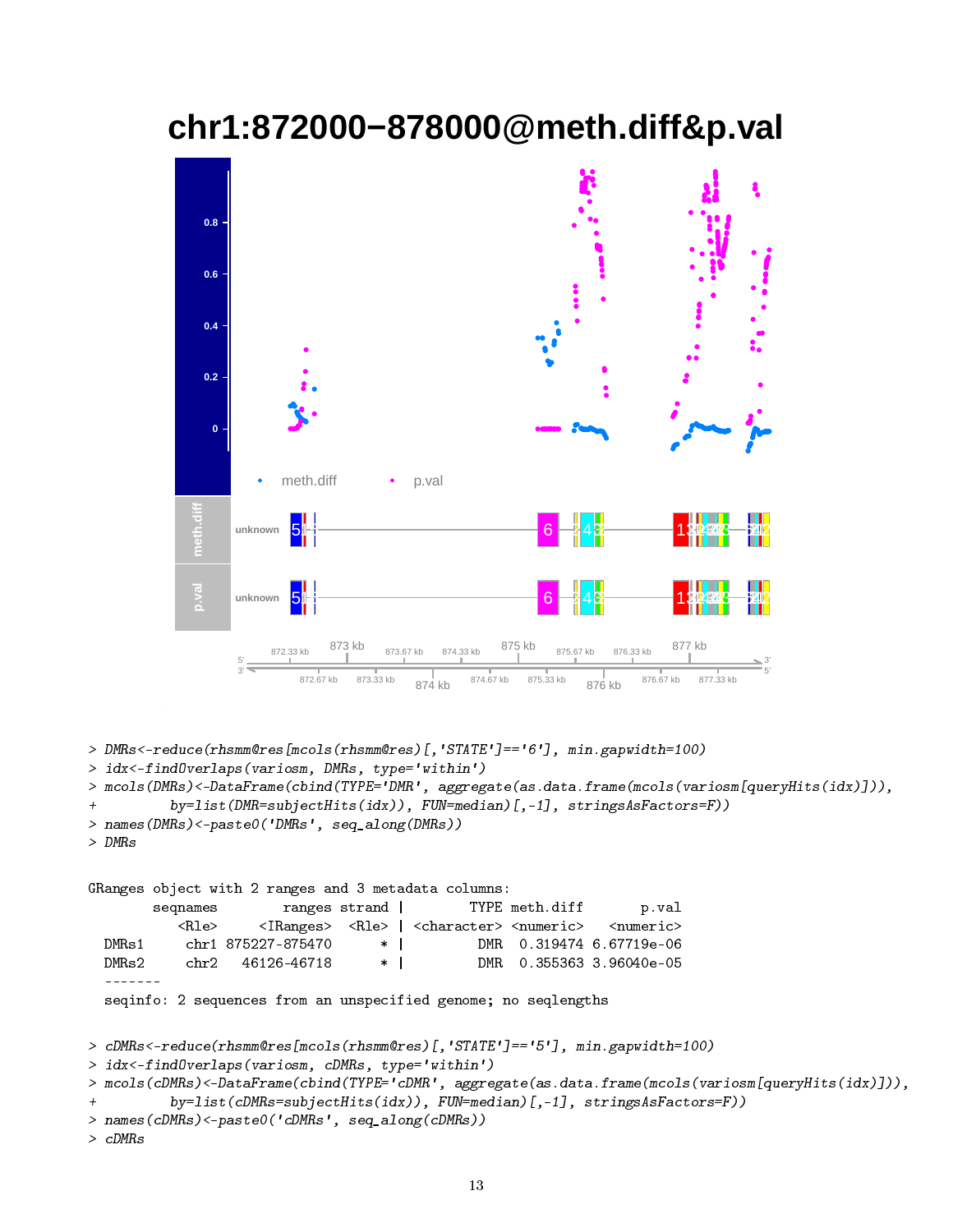GRanges object with 6 ranges and 3 metadata columns: seqnames ranges strand | TYPE meth.diff p.val <Rle> <IRanges> <Rle> | <character> <numeric> <numeric> cDMRs1 chr1 872335-872469 \* | cDMR 0.0606475 0.00594267 cDMRs2 chr1 872616 \* | cDMR 0.1546660 0.05900094 cDMRs3 chr1 877684-877716 \* | cDMR -0.0618569 0.02755560 cDMRs4 chr2 45843-46113 \* | cDMR 0.1378729 0.05590267<br>
cDMRs5 chr2 45843-46113 \* | cDMR 0.1378729 0.05590267<br>
cDMRs5 chr<sup>9</sup> 46115 \* | cDMR 0.1378729 0.05590267 cDMRs5 chr2 46725-46752 \* | cDMR 0.1233461 0.02766854 cDMRs6 chr2 46915-46937 \* | cDMR 0.0994440 0.01484596 ------ seqinfo: 2 sequences from an unspecified genome; no seqlengths > rhsmm@param\$emis.par['chr1',][[1]] \$var \$var[[1]] meth.diff p.val meth.diff 0.0014900896 -0.0001065013 p.val -0.0001065013 0.0071132700 \$var[[2]] meth.diff p.val meth.diff 8.660973e-05 -0.0003151823 p.val -3.151823e-04 0.0044724795 \$var[[3]] meth.diff p.val meth.diff 2.935401e-05 9.750245e-05 p.val 9.750245e-05 2.324940e-03  $$var[64]$ ] meth.diff p.val meth.diff 3.064254e-06 -1.686886e-05 p.val -1.686886e-05 1.055942e-03 \$var[[5]] meth.diff p.val meth.diff 6.968485e-03 8.083678e-05 p.val 8.083678e-05 1.153695e-03  $$var[6]$ ] meth.diff p.val meth.diff 0.0070819026 -2.259439e-04 p.val -0.0002259439 6.130125e-05 \$mu \$mu[[1]] meth.diff p.val -0.02066372 0.23425762 \$mu[[2]] meth.diff p.val -0.007890973 0.631601677 \$mu[[3]]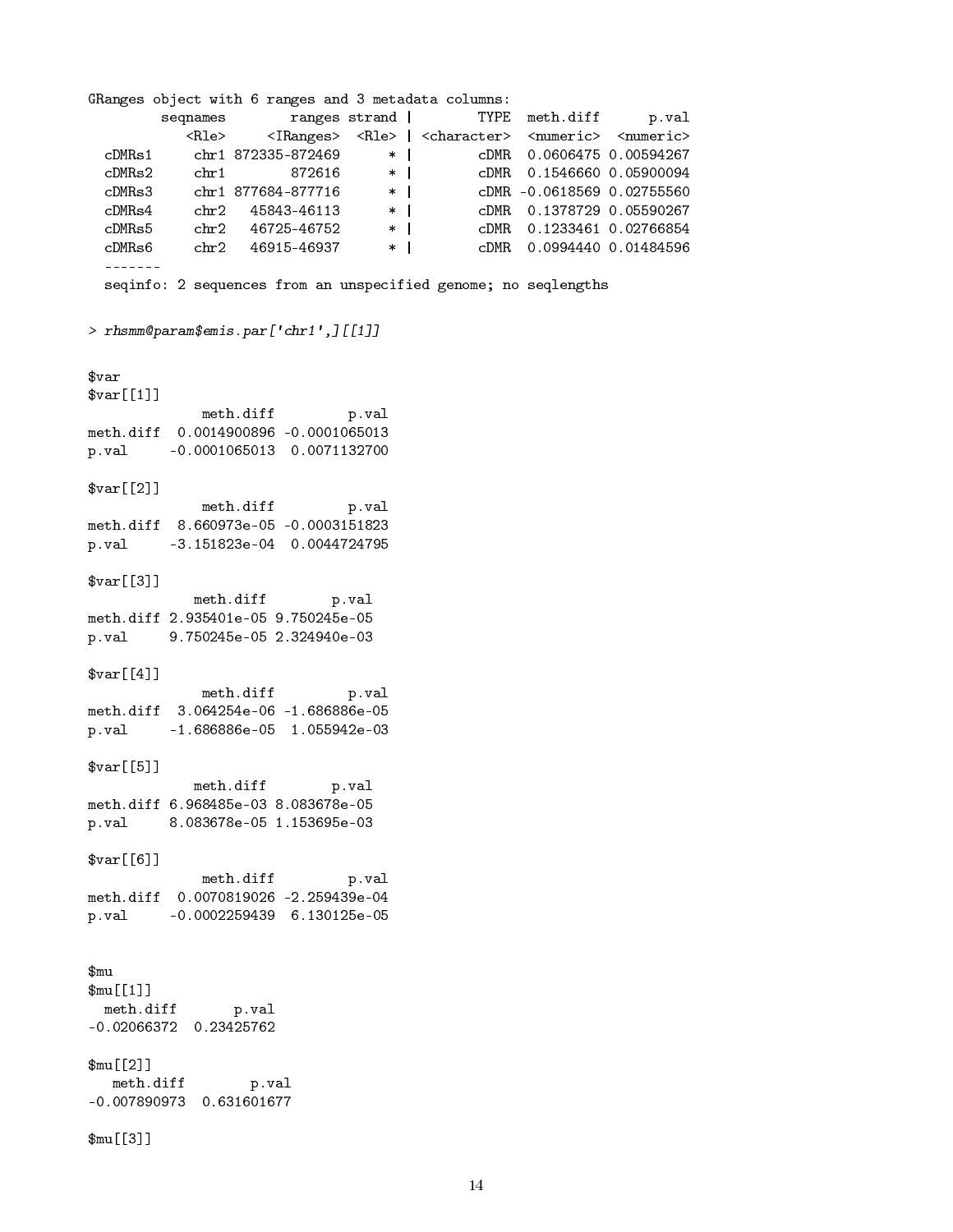$\begin{minipage}{.4\linewidth} \begin{tabular}{l} \hline\texttt{meth.diff} \end{tabular} \end{minipage}$ -0.007865075 0.760032309 \$mu[[4]] meth.diff p.val 0.001136895 0.942443888 \$mu[[5]] meth.diff p.val 0.04309182 0.02937310 \$mu[[6]] meth.diff p.val 3.21372e-01 6.59215e-05 > rhsmm@param\$soj.par['chr1',][[1]] \$scale [1] 7.094867 12.880280 22.528988 19.636070 442.751509 82.985092 \$shape [1] 5.98484325 2.75899525 1.45863754 2.16831102 0.01084226 0.07593698

> plot(rhsmm, gmgr=c(DMRs, cDMRs), tofile=FALSE)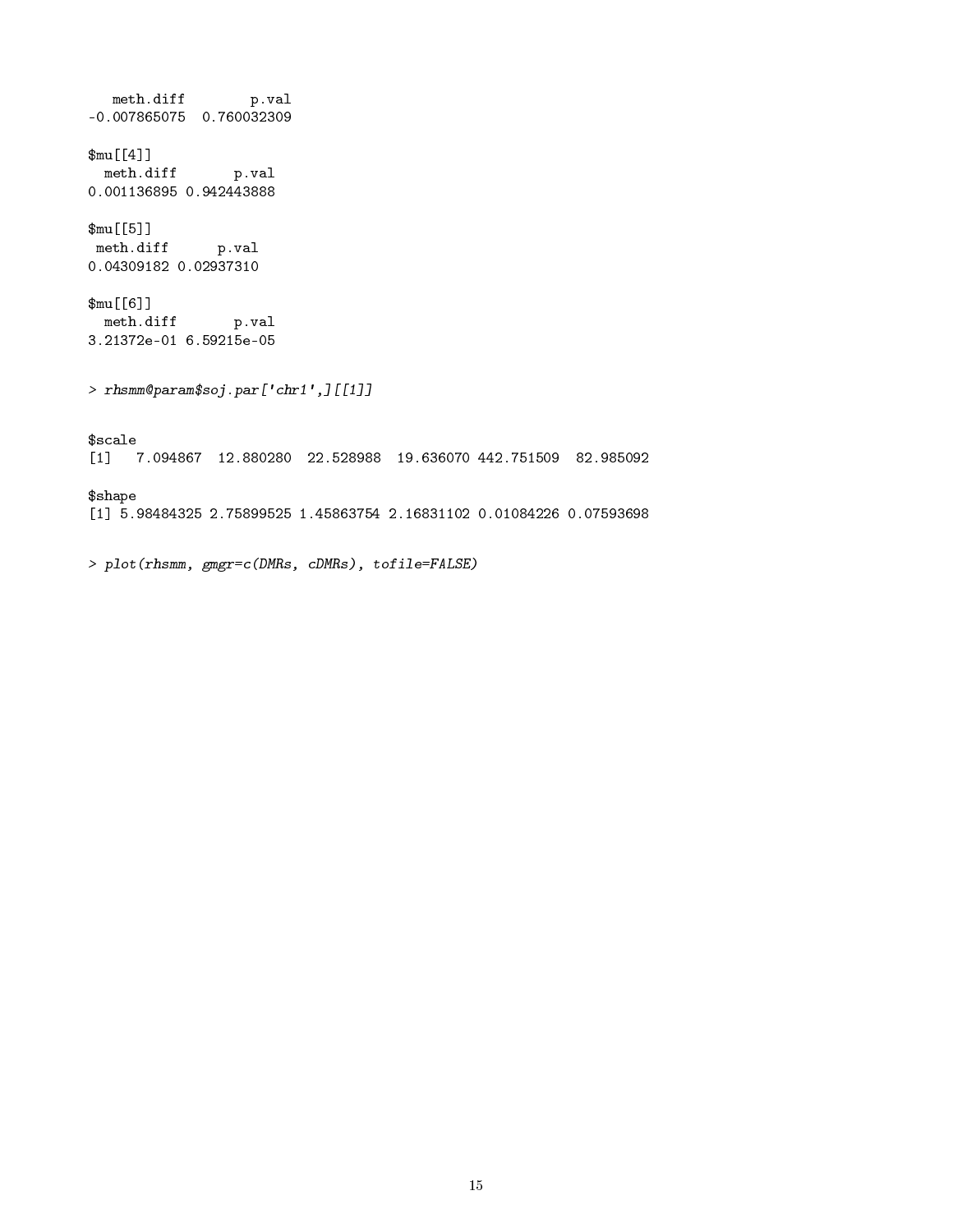# **chr1:872000−878000@meth.diff&p.val**



### 5 More

To be continued ...

### 6 Session information

```
> sessionInfo()
```

```
R version 4.2.0 RC (2022-04-21 r82226)
Platform: x86_64-pc-linux-gnu (64-bit)
Running under: Ubuntu 20.04.4 LTS
Matrix products: default
BLAS: /home/biocbuild/bbs-3.16-bioc/R/lib/libRblas.so
LAPACK: /home/biocbuild/bbs-3.16-bioc/R/lib/libRlapack.so
```
locale: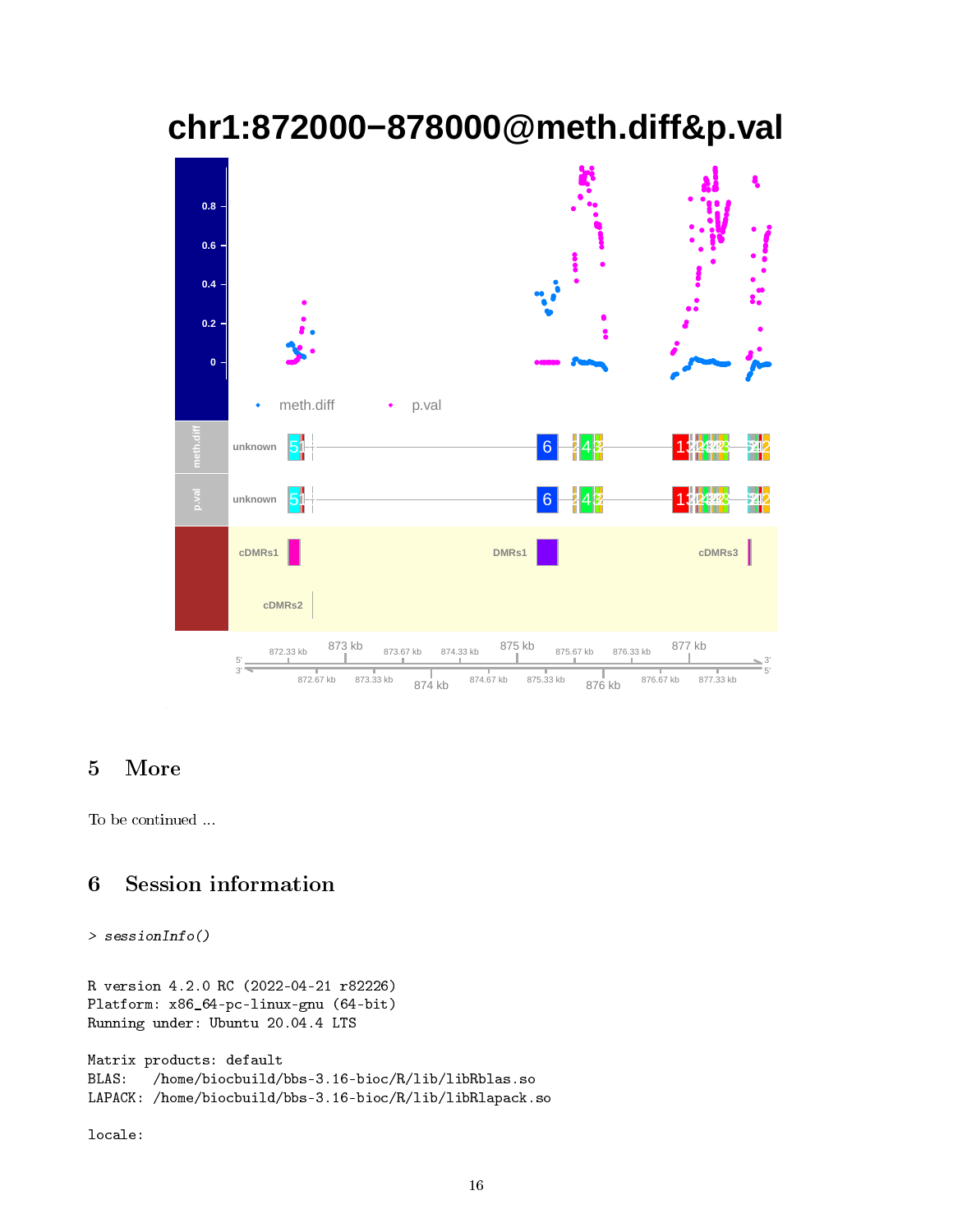[1] LC\_CTYPE=en\_US.UTF-8 LC\_NUMERIC=C LC\_TIME=en\_GB [4] LC\_COLLATE=C LC\_MONETARY=en\_US.UTF-8 LC\_MESSAGES=en\_US.UTF-8 [7] LC\_PAPER=en\_US.UTF-8 LC\_NAME=C LC\_ADDRESS=C [10] LC\_TELEPHONE=C LC\_MEASUREMENT=en\_US.UTF-8 LC\_IDENTIFICATION=C attached base packages: [1] parallel grid stats4 stats graphics grDevices utils datasets methods [10] base other attached packages: [1] cluster\_2.1.3 TxDb.Hsapiens.UCSC.hg19.knownGene\_3.2.2 [3] GenomicFeatures 1.49.1 AnnotationDbi 1.59.0 [5] Biobase\_2.57.0 biomvRCNS\_1.37.0 [7] Gviz\_1.41.0 GenomicRanges\_1.49.0 [9] GenomeInfoDb\_1.33.1 IRanges\_2.31.0 [11] S4Vectors\_0.35.0 BiocGenerics\_0.43.0 loaded via a namespace (and not attached): [1] ProtGenerics\_1.29.0 bitops\_1.0-7 matrixStats\_0.62.0 [4] bit64\_4.0.5 filelock\_1.0.2 RColorBrewer\_1.1-3 [7] progress\_1.2.2 httr\_1.4.2 tools\_4.2.0 [10] backports\_1.4.1 utf8\_1.2.2 R6\_2.5.1 [13] rpart\_4.1.16 lazyeval\_0.2.2 Hmisc\_4.7-0  $colorspace_2.0-3$  nnet $_7.3-17$ [19] tidyselect\_1.1.2 gridExtra\_2.3 prettyunits\_1.1.1 [22] bit\_4.0.4 curl\_4.3.2 compiler\_4.2.0 [25] cli\_3.3.0 htmlTable\_2.4.0 xml2\_1.3.3 [28] DelayedArray\_0.23.0 rtracklayer\_1.57.0 scales\_1.2.0 [31] checkmate\_2.1.0 mvtnorm\_1.1-3 rappdirs\_0.3.3 [34] stringr\_1.4.0 digest\_0.6.29 Rsamtools\_2.13.0 [37] foreign\_0.8-82 XVector\_0.37.0 dichromat\_2.0-0 [40] htmltools\_0.5.2 base64enc\_0.1-3 jpeg\_0.1-9 [43] pkgconfig\_2.0.3 MatrixGenerics\_1.9.0 ensembldb\_2.21.1 [46] dbplyr\_2.1.1 fastmap\_1.1.0 BSgenome\_1.65.0 [49] htmlwidgets\_1.5.4 rlang\_1.0.2 rstudioapi\_0.13 [52] RSQLite\_2.2.13 BiocIO\_1.7.0 generics\_0.1.2 [55] BiocParallel\_1.31.0 dplyr\_1.0.9 VariantAnnotation\_1.43.0 [58] RCurl\_1.98-1.6 magrittr\_2.0.3 GenomeInfoDbData\_1.2.8 [61] Formula\_1.2-4 Matrix\_1.4-1 Rcpp\_1.0.8.3 [64] munsell\_0.5.0 fansi\_1.0.3 lifecycle\_1.0.1 [67] stringi\_1.7.6 yaml\_2.3.5 SummarizedExperiment\_1.27.1 [70] zlibbioc\_1.43.0 BiocFileCache\_2.5.0 blob\_1.2.3 [73] crayon\_1.5.1 lattice\_0.20-45 Biostrings\_2.65.0 [76] splines\_4.2.0 hms\_1.1.1 KEGGREST\_1.37.0 [79] knitr\_1.39 pillar\_1.7.0 rjson\_0.2.21 [82] biomaRt\_2.53.0 XML\_3.99-0.9 glue\_1.6.2 [85] biovizBase\_1.45.0 latticeExtra\_0.6-29 data.table\_1.14.2 [88] png\_0.1-7 vctrs\_0.4.1 gtable\_0.3.0 [91] purrr\_0.3.4 assertthat\_0.2.1 cachem\_1.0.6 [94] ggplot2\_3.3.5 xfun\_0.30 AnnotationFilter\_1.21.0 [97] restfulr\_0.0.13 survival\_3.3-1 tibble\_3.1.6 [100] GenomicAlignments\_1.33.0 memoise\_2.0.1 ellipsis\_0.3.2